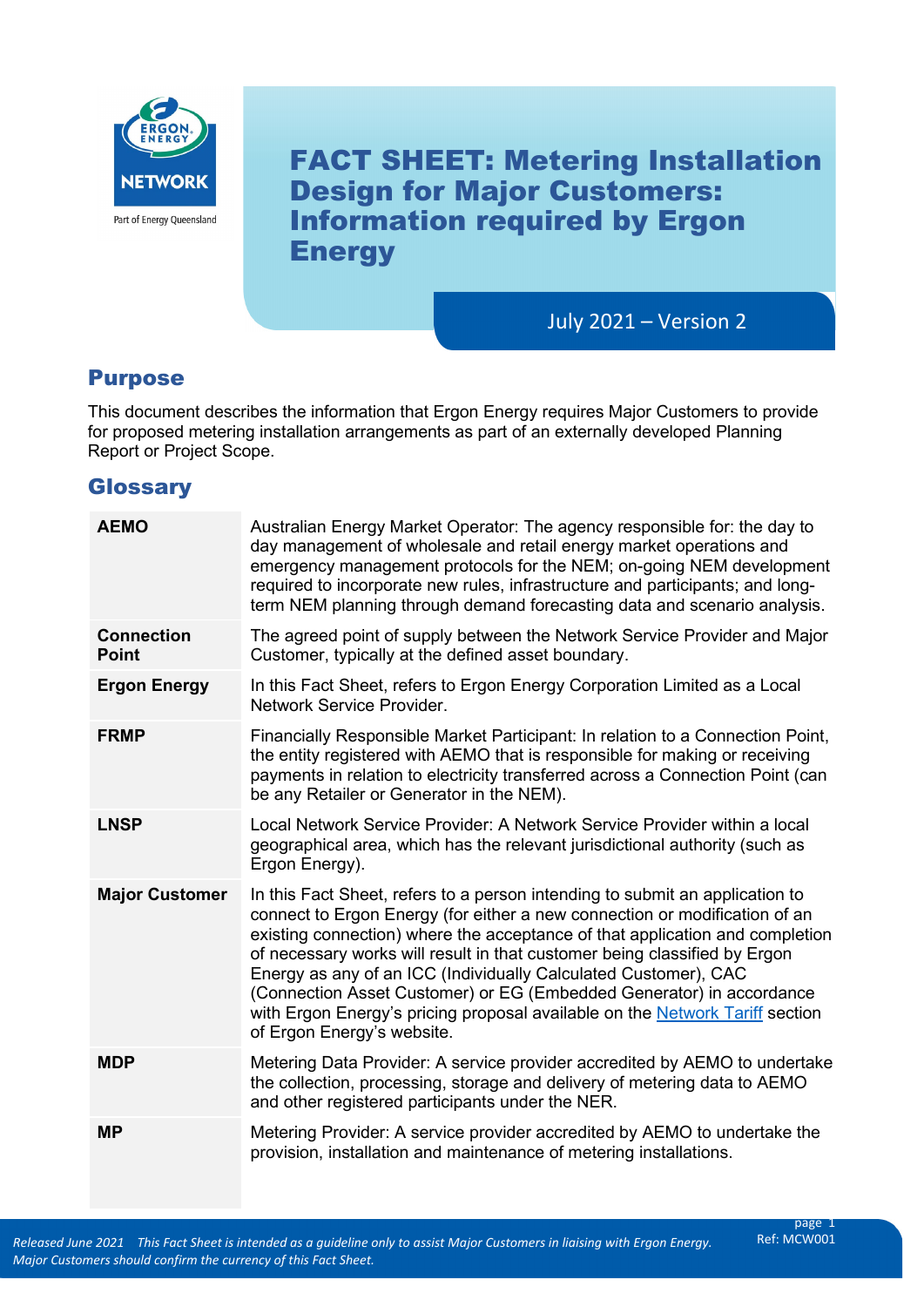Metering Installation Design for Major Customers: Information required by Ergon Energy

| <b>NEM</b>      | National Electricity Market: The wholesale electricity market operating in<br>relation to the interconnected electricity network in Queensland, NSW, ACT,<br>Tasmania, Victoria and South Australia.                                                                                                                                                             |  |  |
|-----------------|------------------------------------------------------------------------------------------------------------------------------------------------------------------------------------------------------------------------------------------------------------------------------------------------------------------------------------------------------------------|--|--|
| <b>NER</b>      | National Electricity Rules: The rules under which the National Electricity<br>Market operates.                                                                                                                                                                                                                                                                   |  |  |
| <b>NMI</b>      | National Metering Identifier: A NMI is a unique identifier for each metering<br>installation within the NEM. It must be provided by the LNSP at the request<br>of the FRMP. NMIs are an essential part of the Connection Agreement and<br>Connection Service Order and should be identified/created as soon as<br>possible for any new or upgraded installation. |  |  |
| <b>Retailer</b> | An entity registered with AEMO as a Market Participant who purchases<br>electricity from the NEM and sells this to customers. A Retailer may also be<br>referred to as the FRMP for a Connection Point.                                                                                                                                                          |  |  |
| <b>RP</b>       | Responsible Person: The entity appointed by a FRMP to be ultimately<br>responsible for the provision, installation and maintenance of metering<br>installations.                                                                                                                                                                                                 |  |  |

# **Background**

#### Metering Installations

 (often the electricity Retailer) is ultimately responsible. Major Customers should discuss these Each market connection point must have a metering installation, in respect of which the FRMP requirements with their electricity Retailer or, where an electricity Retailer has not been chosen at the time of application, the Local Network Service Provider (LNSP). Local jurisdictional guidelines need to be considered when designing the metering installation as the LNSP may have specific design requirements or considerations.

#### Retail Contracts

A Major Customer is usually required to have a retail contract with an electricity Retailer of their choice. Connection of supply will not occur until this contract has been established. The retailer will be assigned as the FRMP for that Connection Point.

## Provider Appointing a Metering Coordinator, Metering Provider and Metering Data

Before the FRMP may participate in the market in respect to a Connection Point, and for as long as they continue to participate, they must ensure that a Metering Coordinator is appointed. The Metering Coordinator in turn must appoint a Metering Provider and Metering Data Provider, per NER 7.3.

The FRMP must provide a valid initial connection service order to the LNSP before the Connection Point can be energised.

| <b>Type</b> | <b>Annual Active</b><br><b>Energy Use</b> | Minimum Acceptable Class or Standard of<br><b>Components</b> | <b>Check Metering</b><br><b>Requirement</b> |
|-------------|-------------------------------------------|--------------------------------------------------------------|---------------------------------------------|
|             | >1000 GWh                                 | 0.2 CT/VT/Meter Wh<br>0.5 Meter Varh                         | <b>Check Metering</b><br>Installation       |

#### Metering Installation

FACT SHEET: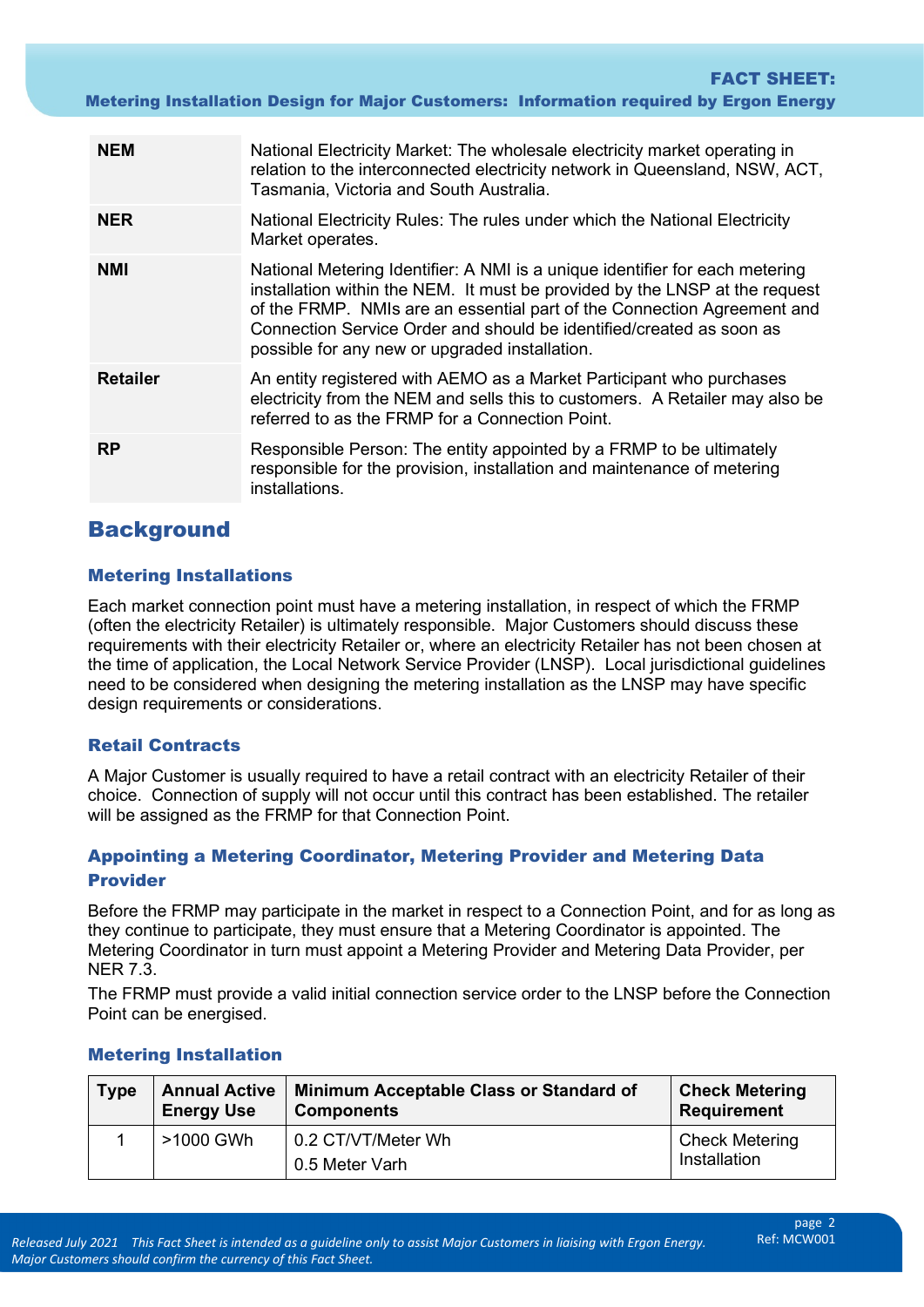Metering Installation Design for Major Customers: Information required by Ergon Energy

| 2 | $>100-1000$<br><b>GWh</b>    | 0.5 CT/VT/Meter Wh<br>1.0 Meter Varh                                                                                         | <b>Partial Check</b><br>Metering |
|---|------------------------------|------------------------------------------------------------------------------------------------------------------------------|----------------------------------|
| 3 | 0.75 to less<br>than 100 GWh | $0.5$ CT/VT<br>1.0 Meter Varh<br>2.0 Meter Varh                                                                              | No requirement                   |
| 4 | Less than 750<br>MWh         | Either 0.5CT and 1.0 Meter Wh; or<br>Whole Current General Purpose Meter Wh<br>(Meeting req. of NER 7.8.2(a)(9) & 7.10.7(a)) | No requirement                   |

Adapted from Chapter 7 of the NER.

Services in relation to Type 1–4 metering installations are both contestable and unregulated services and the prices for providing these services are not regulated by the AER.

For further information, refer to the <u>Queensland Electricity Connection Manual</u> on the Ergon Energy website.

### Planning Metering Installations

 provided in any Metering Design Brief must comply with the NER and must be reviewed by the Metering arrangements for all new or modified Major Customer Connection Points are described in a Metering Design Brief. This is a required component of the Project Scope. Specifications LNSP.

Ergon Energy appreciates that metering installation details may be refined as a project progresses. However, it is imperative that where there is a change in scope, relevant information is promptly provided to Ergon Energy.

# Options for Developing a Metering Design Brief

Either Ergon Energy or a Major Customer (or their respective contractors) can develop Metering Design Briefs. There is no legislated format for a Metering Design Brief.

Ergon Energy reviews all components of externally provided Project Scopes/Planning Reports (including proposed metering arrangements) to ensure that they meet regulatory, customer and LNSP requirements.

 Timeframes for delivery of these services will be provided upon request. Where Ergon Energy develops or reviews a design brief, there will be a fee for these services.

# Information required by Ergon Energy to Review or Develop a Metering Design Brief

 Where a Major Customer requests Ergon Energy to develop a Metering Design Brief, the Major Customer must give Ergon Energy information in accordance with sections A–D of the attached Metering Installation Design template.

 and compliant with the NER. In this situation, the Major Customer must give Ergon Energy Where Ergon Energy reviews a third party Metering Design Brief, it requires certain information to determine whether the proposed metering arrangement is acceptable to Ergon Energy as LNSP information in accordance with sections A-E in the Metering Installation Design template.

#### Guidelines for Location of Metering Installation

The location of the Metering Point must be as close as practicable to the Connection Point. Metering hardware, including instrument transformers, may be located in a substation switchyard or be a pole-mounted unit. This may be on either Major Customer or Ergon Energy managed property.

FACT SHEET: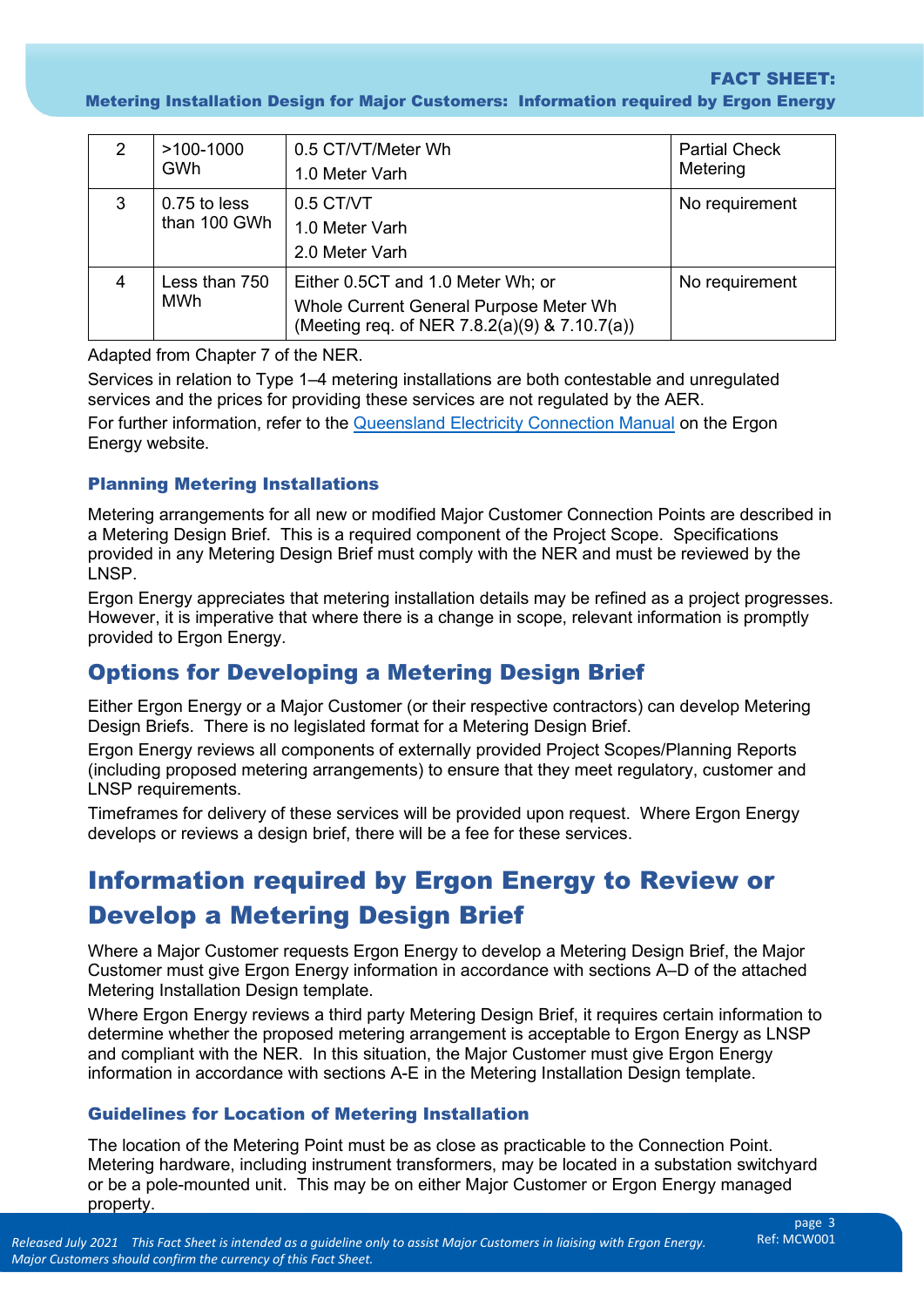Where the primary plant (current and voltage transformers) is located in an Ergon Energy substation switchyard, access restrictions apply. Any personnel wishing to enter the substation switchyard must be trained and approved by Ergon Energy. External personnel may be trained for Ergon Energy substation entry to maintain assets, and any third party meter providers accessing Ergon Energy substations must obtain and maintain this authorisation.

 substation without Ergon Energy first conducting a risk assessment and granting approval. No Major Customer -owned metering installations may be located within an Ergon Energy

# Metering Installation Design Template

This template is provided as a guide to illustrate the information typically required by Ergon Energy to develop or review a Metering Design Brief. Design briefs may be provided by Ergon Energy, the Major Customer, or a third party appointed by the Major Customer.

#### *For assistance in compiling this information, please contact your assigned Major Customer Project Sponsor.*

## **SECTION A**

| <b>Contact Details</b>                                                                                                          |  |  |
|---------------------------------------------------------------------------------------------------------------------------------|--|--|
| Company Name (as per ASIC registration)                                                                                         |  |  |
| <b>Project Title</b>                                                                                                            |  |  |
| Name of Organisation Supplying Metering<br>Information/Design Brief                                                             |  |  |
| Name of Appointed Representative for Metering<br>Information/Design Brief                                                       |  |  |
| Email Address for Metering Correspondence (We<br>will use email as the preferred method of contact<br>unless otherwise advised) |  |  |

#### SECTION B

| <b>Locational Information</b>                                                                            |  |  |
|----------------------------------------------------------------------------------------------------------|--|--|
| Location of Connection Point                                                                             |  |  |
| (Please specify whether new or existing)                                                                 |  |  |
| (Provide latitude/longitude, GPS, Google Map KML)                                                        |  |  |
| National Metering Identifier/s (if existing connection)<br>If Multiple NMIs, please list all             |  |  |
| <b>Installation Project Site Name</b>                                                                    |  |  |
| Location of Metering Installation including Instrument<br>Transformers and Metering Switchboard position |  |  |
| (Provide latitude/long, GPS, KML, or physical<br>address for the site)                                   |  |  |
| If site not owned by Major Customer, name of the<br>registered owner of the installation site            |  |  |
| Registered Plan Number and/or Lease No.                                                                  |  |  |
| Distance in metres from Connection Point to<br>metering installation                                     |  |  |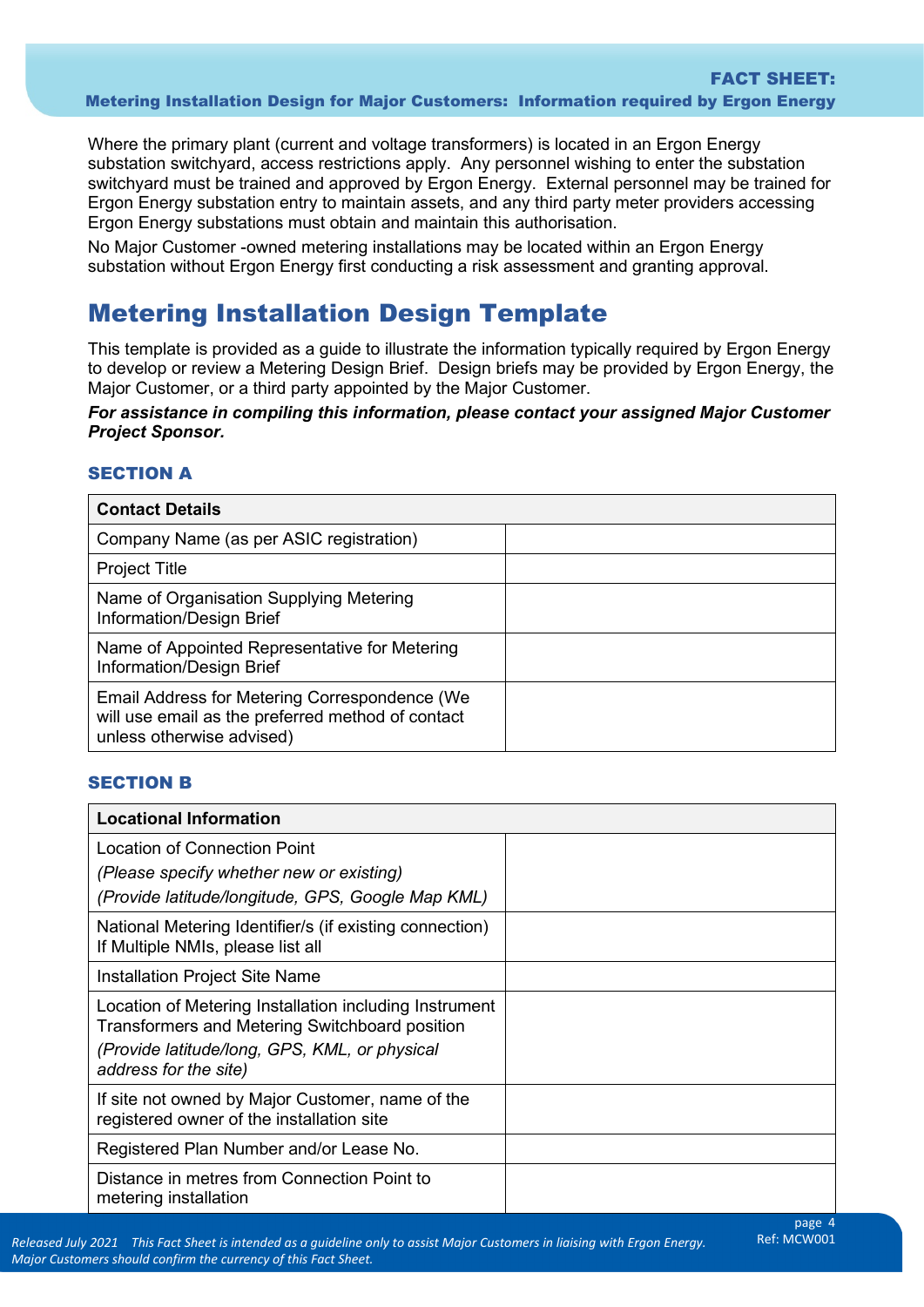#### FACT SHEET:

Metering Installation Design for Major Customers: Information required by Ergon Energy

| Spatial Data / Maps                                                                                                                |  |
|------------------------------------------------------------------------------------------------------------------------------------|--|
| Please attach maps which clearly illustrate:                                                                                       |  |
| <b>Asset Boundaries</b><br>$\bullet$                                                                                               |  |
| <b>Connection Point</b>                                                                                                            |  |
| <b>Metering installation</b><br>$\bullet$                                                                                          |  |
| • Location of relevant mining leases                                                                                               |  |
| (preferably Google Earth pin attachment)                                                                                           |  |
| Additional Locational Information                                                                                                  |  |
| (Please attach any additional information including<br><b>Access Restrictions, Environmental or Cultural</b><br>Heritage concerns) |  |

### SECTION C

| <b>Load Connection Details</b>                                                               |  |  |  |  |                                |
|----------------------------------------------------------------------------------------------|--|--|--|--|--------------------------------|
| <b>Connection Voltage</b>                                                                    |  |  |  |  | 11 kV 22 kV 33 kV 66 kV 132 kV |
| Estimated Energy Consumption (kWh per annum)                                                 |  |  |  |  |                                |
| Authorised Maximum Demand (kW)                                                               |  |  |  |  |                                |
| Average Monthly Demand (max kW per 30 mins)                                                  |  |  |  |  |                                |
| Power Factor (e.g. 0.85)                                                                     |  |  |  |  |                                |
| Power Factor Correction to be installed?                                                     |  |  |  |  |                                |
| Details of Disturbing Loads                                                                  |  |  |  |  |                                |
| (Specify any known large motors, welders, thyristor<br>drives, draglines to be connected)    |  |  |  |  |                                |
| Other relevant information, including any anticipated<br>rise in consumption in future years |  |  |  |  |                                |
| What is the highest rated motor to be connected?                                             |  |  |  |  |                                |
| Anticipated First Connection Date                                                            |  |  |  |  |                                |

## SECTION D

| <b>Responsibilities</b>                                                                           |     |  |
|---------------------------------------------------------------------------------------------------|-----|--|
| <b>Ownership Option</b>                                                                           |     |  |
| Customer design, construct and Ergon Energy own<br>(transfer of asset)                            | Y/N |  |
| Customer design, construct and own                                                                | Y/N |  |
| <b>Electricity Retailer (FRMP)</b><br>Please provide if known - ESSENTIAL prior to<br>connection. |     |  |
| <b>Responsible Person</b><br>Please provide if known; will be appointed by<br>Retailer.           |     |  |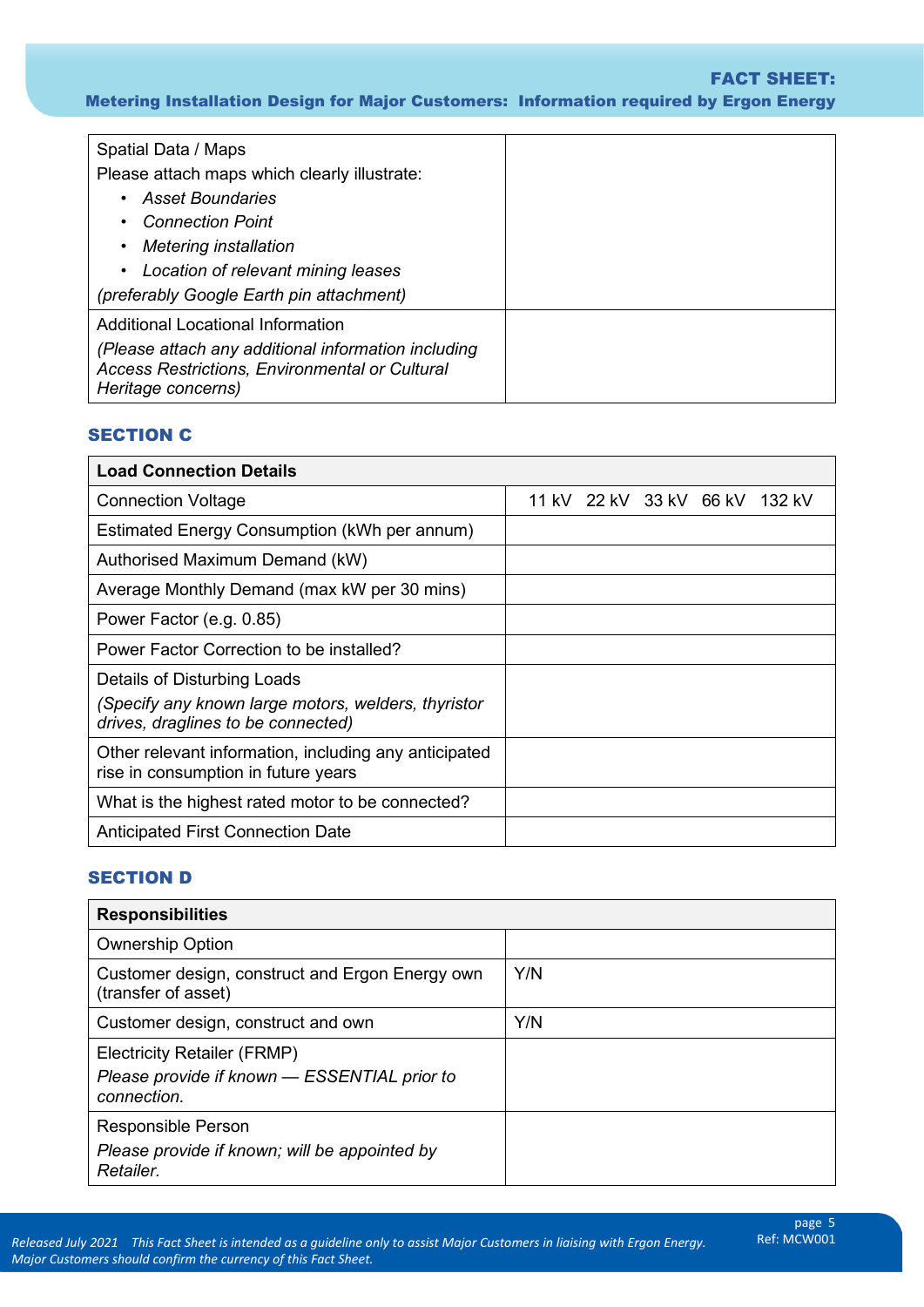#### Metering Installation Design for Major Customers: Information required by Ergon Energy FACT SHEET:

| <b>Metering Provider</b>                                                                         |  |
|--------------------------------------------------------------------------------------------------|--|
| Please provide if known —will be appointed by<br>Retailer or be provided by LNSP in the interim. |  |
| Meter Data Provider                                                                              |  |
| Please provide if known.                                                                         |  |

#### SECTION E

#### **Additional Information required for a Customer Provided Metering Brief**

 *website. This document provides additional support for this. Note: Where Ergon Energy does not develop the Metering Design Brief, the developer should ensure that the following information is provided and that specified equipment, installation arrangements and capabilities are in accordance with Chapter 7 of the NER. Additionally the*  [Queensland Electricity Connection and Metering Manual](https://www.ergon.com.au/network/contractors-and-industry/electrical-contractors/forms,-manuals-and-standards) *can be found on the Ergon Energy* 

#### **Description of Primary Plan**t

 *Notes: Instrument Transformers must:* 

- *Meet the required accuracy class for the type of metering installation;*
- *Be tested to AS60044;*
- *include the measurement uncertainty to 95%*  • *Be provided with test certificates in accordance with NER schedules S7.2 and S7.3 and be in English, test certificates shall level of confidence;*
- *Have endorsed reports from a laboratory accredited by NATA or from a laboratory accredited by an organisation recognised by the International Laboratory Accreditation Cooperation (ILAC).*

 *with annual energy usages < 100GWh per annum, it Where the load is to be supplied at voltages ≥ 66kV is recommended that Current Transformers with two metering cores be installed to allow for future increases in loads Additionally, the description of primary plant should specify:* 

- *Security provisions which ensure that the connections are tamper proof and sealable; and*
- *Maintenance provisions which comply with environmental standards.*

**Design of Metering Installation** 

*Please provide design layout and description.* 

*The description of the Metering Installation should specify:* 

• *Access provisions for testing and audit purposes* 

• *Site security provisions*